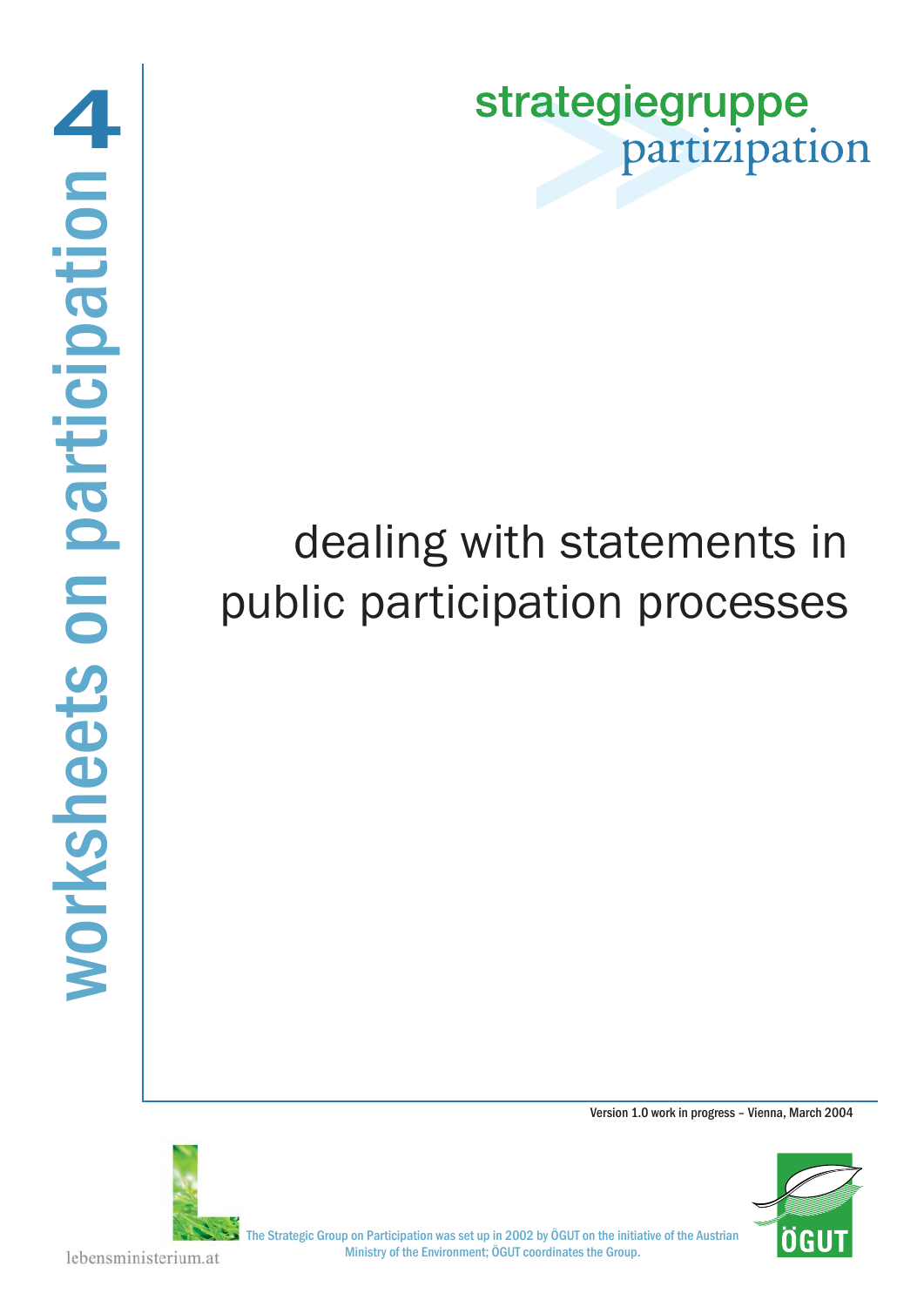# Recommendations for statements in

# public participation processes

This worksheet is concerned with one way of taking part in public participation processes – the statement. It contains recommendations about when and how statements should be obtained and how they should be handled so as to make the greatest possible contribution to the success of the process. Obtaining statements is also known as consultation (from the Latin consultatio inquiry, asking for advice).

### What is a statement and what is it for?

A statement is an expression of opinion by a person or a (special-interest) group on suggestions or results at various stages of a process.

Citizens, interest groups and administrative entities affected can table their opinions, wishes and ideas by way of statements. From the statements submitted administrators, planners and applicants for project approval obtain feedback about blueprints or proposals. In this way statements make an important contribution to understanding differing interests and needs, and are an essential factor in reaching a balanced decision.

### Formal processes are prescribed by statute; examples are

- > processes to approve projects or to prepare bills
- > regional planning processes to draw up land use plans
- > processes to draft regional development strategies or sectoral programs (e.g. transport plans)
- > strategic environmental assessment of plans and programs.

### Informal processes are any not prescribed by statute, such as:

- > participation processes to develop policies, strategies or plans of action
- > local/regional development processes (e.g. Local Agenda 21 processes) or
- > processes to resolve conflicts, such as mediation processes or round tables.

>> Function of the statement

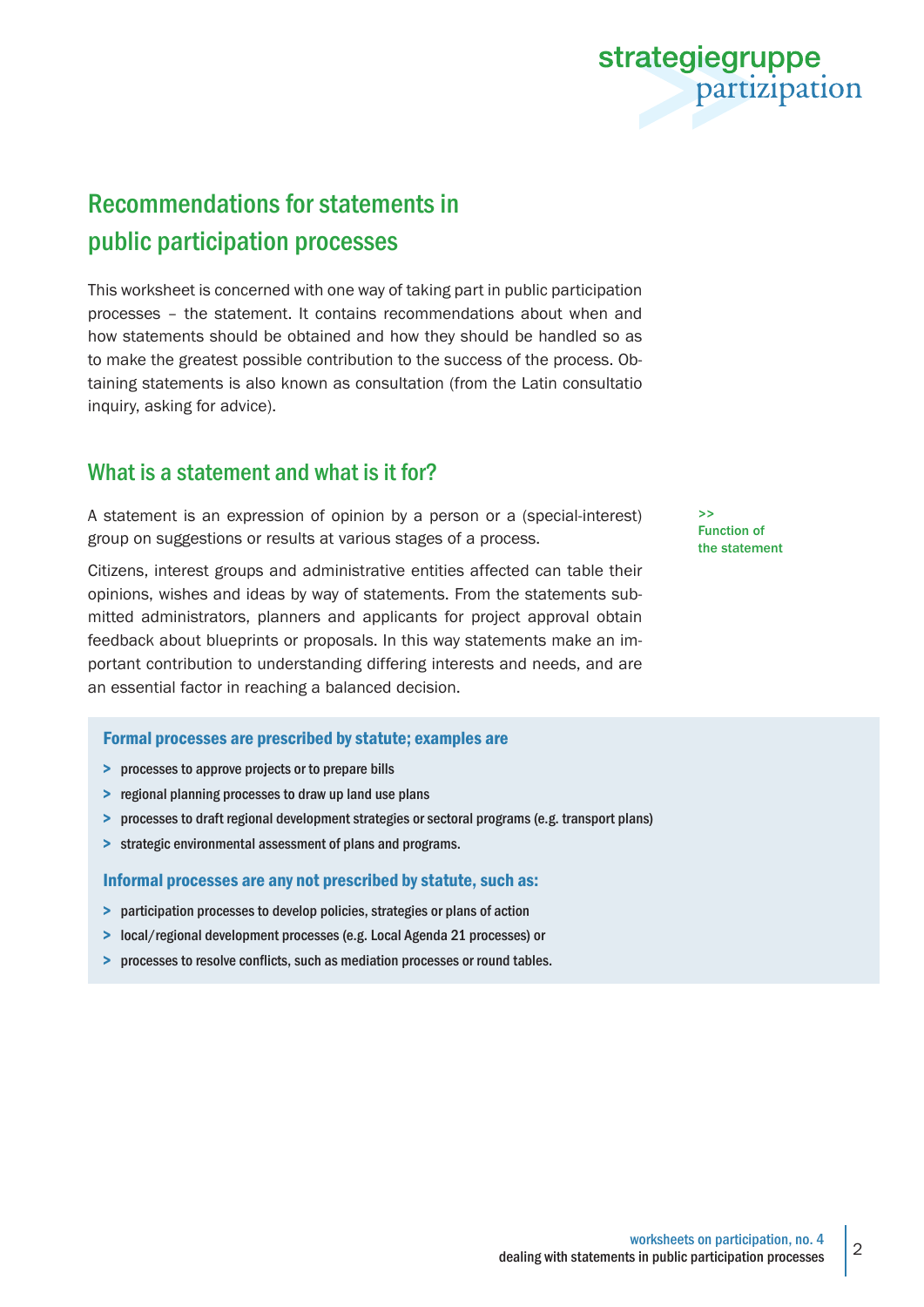

## Statements in formal and informal processes

Public participation via statements is possible both in formal and in informal processes.

In the case of **formal processes** the order of events and the right to make statements are governed by statutes which specify who has this right<sup>1</sup>, deadlines and (as a rule) the form statements are to take.

But even in formal processes there is often a certain amount of leeway in structuring public participation, and this should be exploited as suggested below.

Informal processes can be structured freely, so the form of statement, the sequence of events in consultation and the range of potential participants can be chosen without restriction.

In the case of informal participation processes a wide variety of methods are commonly employed – depending on the type of process (e.g. open space conference, worldcafé, future conference, workshop etc. – cf. www.partizipation.at as regards methods). The participants can present their statements in many different ways, e.g. orally or in writing (on small cards, a flipchart etc.). As a rule statements play a different part in informal processes than they do in formal processes, since in many cases no particular point of view has been put down on paper for participants to comment on – instead, ideas are developed jointly. So in informal processes a statement is often an idea or suggestion, an opinion or point of view that can be tabled in a very straightforward way.

The following recommendations for dealing adequately with statements in public participation processes apply to consultation in both formal and informal processes. They cover the various aspects of a process involving statements, and are meant to help in making proper preparations and thus in carrying consultation to a successful conclusion.

A number of recommendations apply equally to formal and informal processes – the only difference is in the extent to which free structuring is possible. Regardless of the resulting overlap in content, the recommendations are listed separately for formal and informal processes, to allow for readers' specific interest in one or the other category and also to make the text easier to read.

>> Formal participation processes

>> Informal participation processes

>> Recommendations for formal and informal processes

<sup>&</sup>lt;sup>1</sup> Both those directly involved in the process and persons with party status have this right, which brings further rights with it, e.g. the right to examine official files, to lodge a formal objection, to be heard and to appeal against decisions.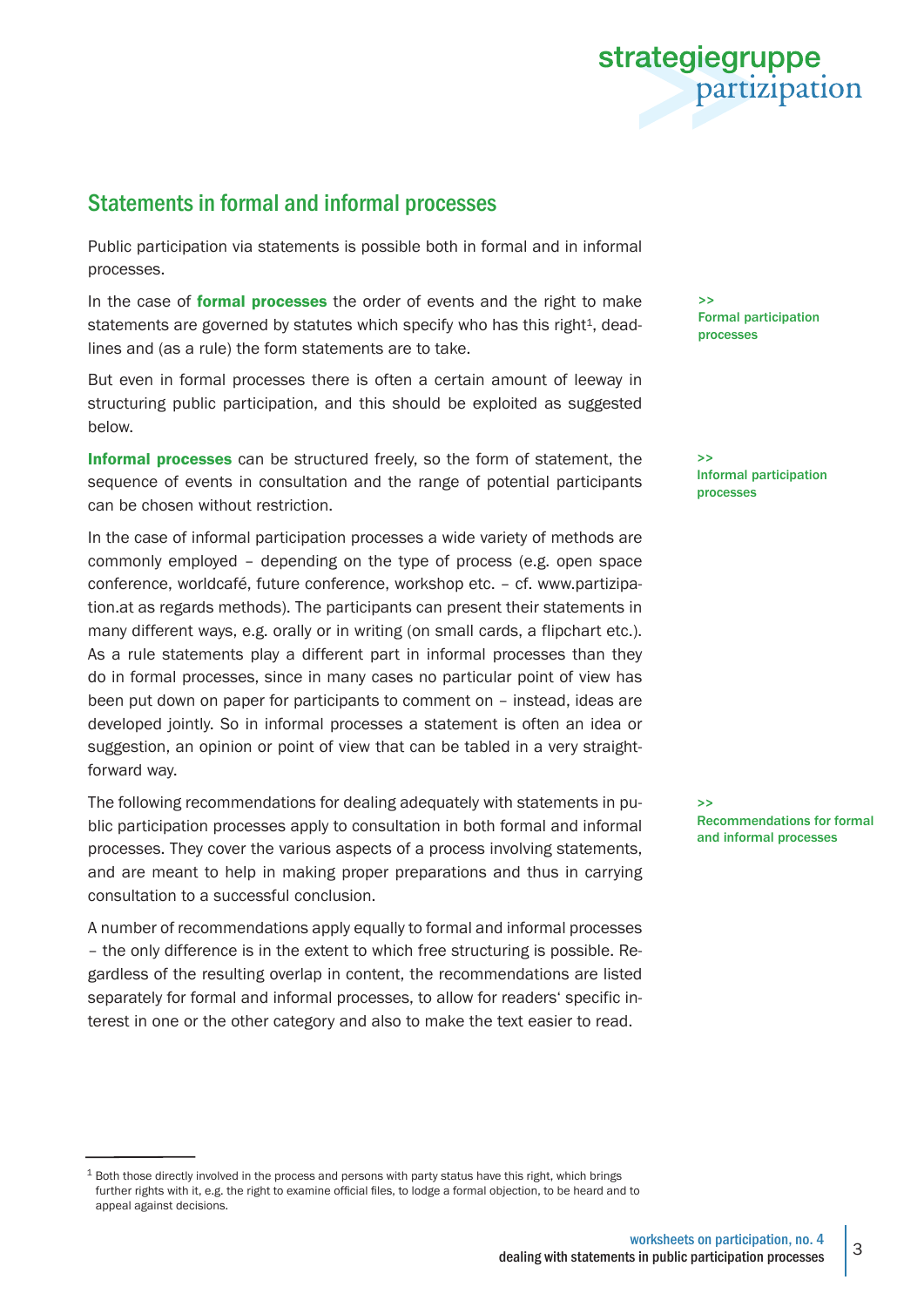

## Consultation in formal processes

Formal processes are largely bound by administrative regulations. None the less they offer some scope for options to promote and assist public participation. In classical approval procedures such scope is relatively limited; at the level of strategic policy decisions and planning processes there is much greater scope.

### Phase 1: preparing the consultation process

In advance of a consultation it is necessary to identify the legal requirements to be satisfied and to ascertain how much scope (if any) exists for structuring additional public participation.

### Aim of the consultation process

Before statements are requested, the administrative entity concerned should define the precise aim of the consultation, i.e. what it is meant to achieve. This aim should be communicated clearly to the participants: e.g. collecting suggestions to be taken into account in drafting a new land use plan.

### Subject of the statement

Every statement needs a specific subject. The topics and issues on which a statement is requested should be clearly defined and intelligible.

It must be ensured that all the information and documents needed to base a statement on are available. If there are gaps in the documentation provided, it should be made clear to the recipients when and where the missing documents can be obtained or looked through (internet, department office etc.). It is a good idea to specify an information office for people with queries to contact.

### Target group in consultation

In formal processes the target group is usually laid down by law (e.g. neighbours). Some of the participants may have party status (e.g. in approval procedures for certain projects). This status brings with it extensive rights of collaboration, including the right to submit a formal statement.

The invitation to submit a statement should include explanations of concepts with legal implications, such as "party status" and "formal objection"<sup>2</sup>.

 $\geq$ Preparing a consultation process

 $^2$  In approval processes for projects or plans (e.g. in factory licensing and environmental audits) a neighbour forfeits his/her party status if he/she fails within the term specified to lodge a formal objection (a special form of statement in formal processes) to the project or plan awaiting approval. In this case making a statement is a precondition for enjoying extended rights of involvement in the process.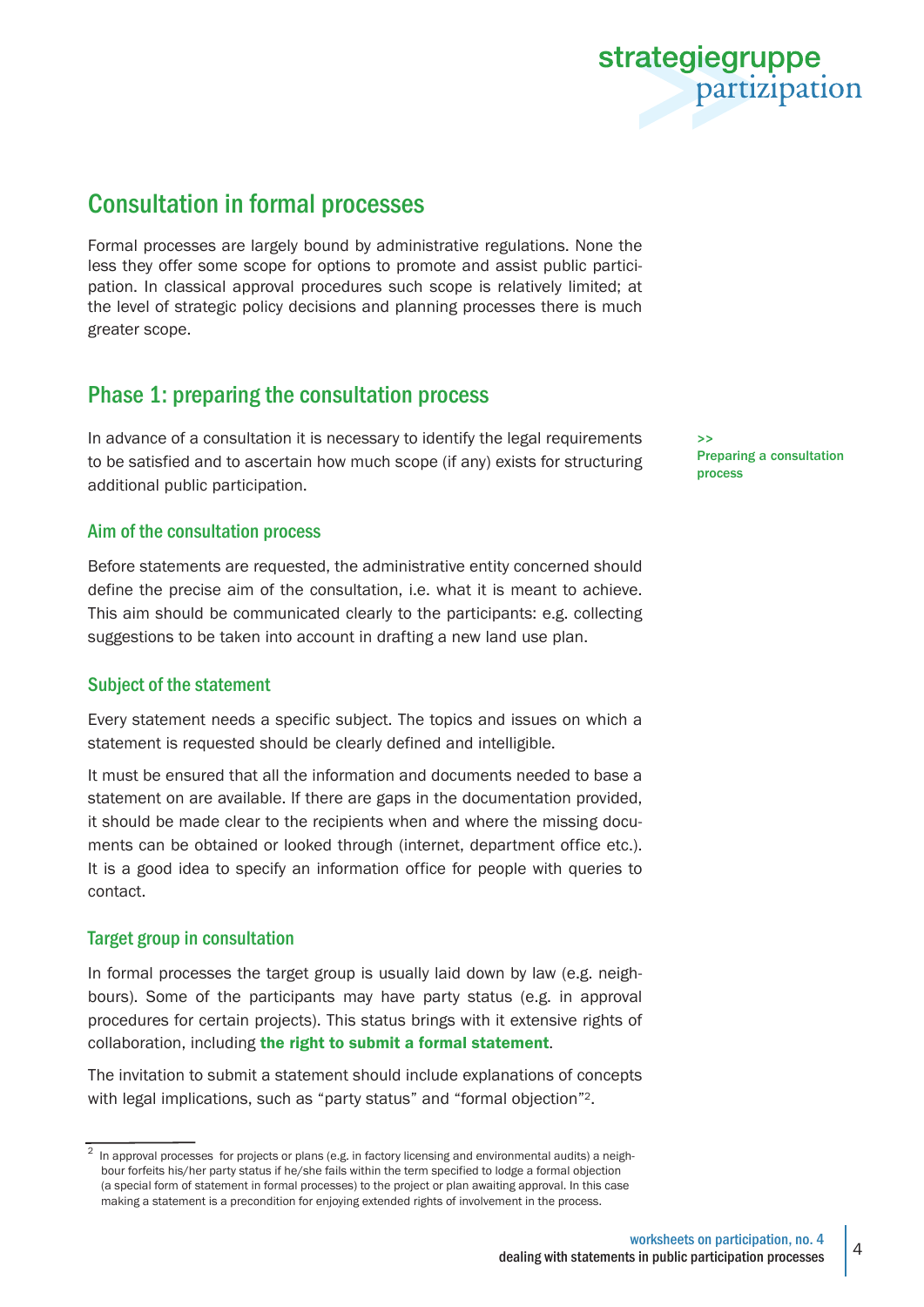

Apart from defining the target group, it is also important to consider how to reach the whole of this group. Provided that options are available, there is much to be said for combining several channels of information, e.g. announcements on an official notice-board and in newspapers, direct mailing, local TV and radio stations, the internet and posters.

### Order of events, fixed dates and deadlines

The statute book provides for a variety of regulations concerning the order of events for consultations, for fixed dates and deadlines. In many cases nothing concrete is specified. A common general rule is simply that "adequate" time must be provided. In this case there are no restrictions on the deadline by which the statement must be submitted. Recipients of an invitation to submit a statement will take it more seriously if a sufficient length of time is available for participating. In the case of straightforward processes two to four weeks' time may well be sufficient; in complicated processes six to twelve weeks are regarded as appropriate. In determining the fixed dates and deadlines due allowance should be made for holiday periods and public holidays<sup>3</sup>.

### Form of statement

In formal processes both statements in writing (by letter, fax, e-mail etc.) and oral statements are normal. Oral statements should be taken down in writing.

# Phase 2: carrying out the consultation process/invitation to submit a statement

The invitation to submit a statement should explain why statements are being requested, what rights persons submitting statements have and how the statements will be handled. This will make the consultation process much easier to understand, and people are thus more inclined to welcome it. In addition, this information improves the chance of people developing realistic expectations, and makes it easier for the participants to decide whether to submit a statement in the circumstances applying.

>> Carrying out a consultation process

<sup>3</sup> In formal processes where more than 100 participants are expected (large-scale processes as per § 44a Abs. 3 AVG) giving notice is not permissible in the periods 15 July to 25 August and 24 December to 6 January.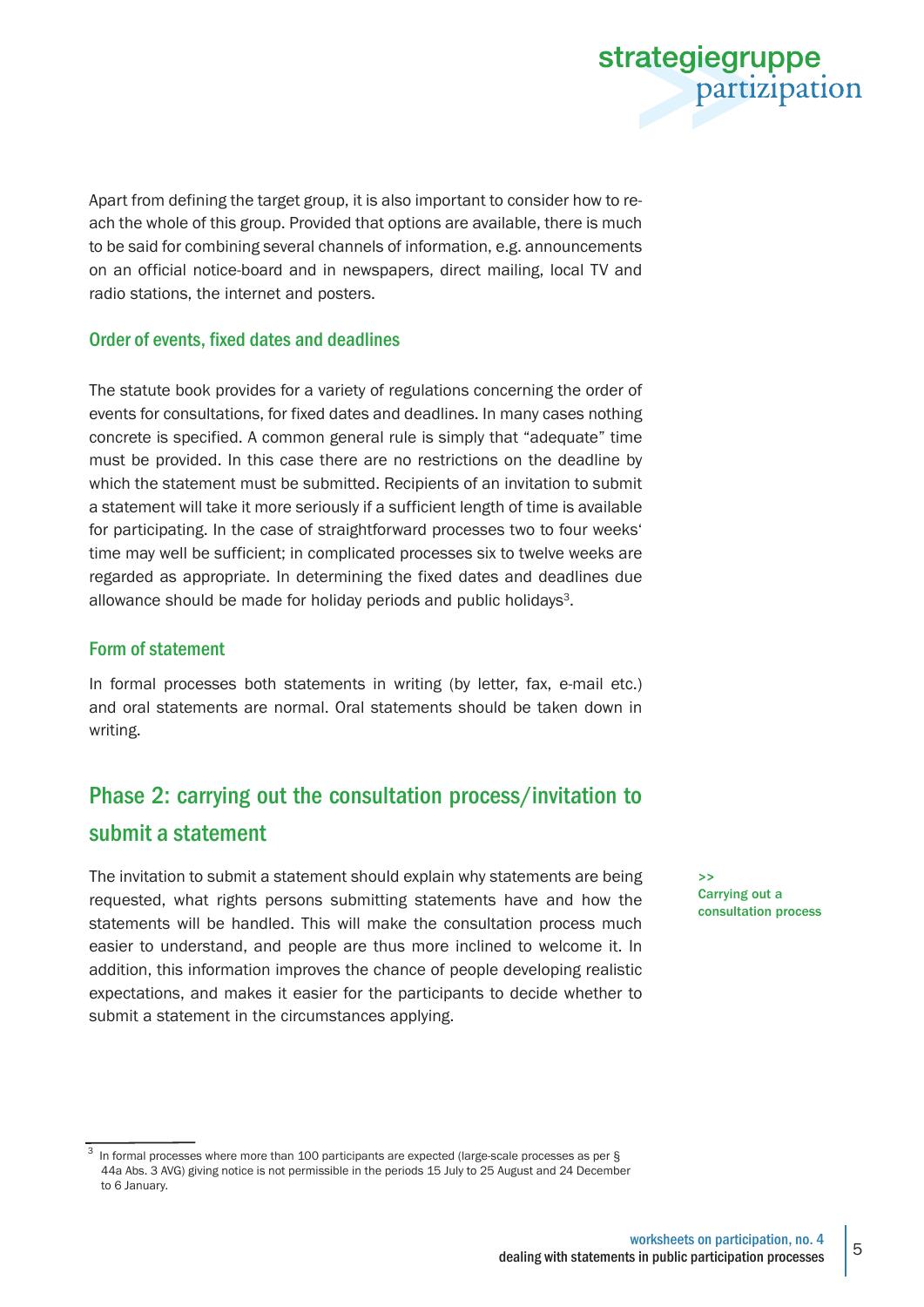

### What information should the invitation include?

- > Subject and aims of the consultation process
- > Background to and occasion for the consultation
- > List of all persons, entities and organizations invited to make a statement
- > Details of the available documents and of where further documents can be inspected or acquired
- > Deadline for submitting one's statement
- > Information on the form in which the statement is to be submitted, with what details and to which address
- > Name, phone number and E-Mail address of the person provided to deal with queries during the period for submitting statements
- > Details of when and where the statements made can be inspected
- > Details of the further procedure planned after the consultation phase

In formal processes the procedure for inviting statements in normally fixed by law (e.g. by public notice, by publication in a gazette / on the internet, by mail to households or to those with party status etc.). If the way to inform the target group that statements can be submitted is not expressly laid down by statute, or if the law permits alternatives (e.g. public notice or announcement in a newspaper), thought should be given beforehand to the question of how best to reach the respective target groups. The actual invitation should also make it clear which entities, organizations or persons are being invited to submit a statement.

### Handling queries during the period for submitting statements

During this period a competent person should be available for people to address queries to.

### Acknowledgement of receipt

Receipt of every single statement in writing should (as far as possible) be acknowledged within one week. Ideally an individual acknowledgement is sent to every single entity, organization and person that submits a statement, by the same method as employed for submission (electronically or on paper).

### Statements in the course of oral proceedings

Where provision is made for oral proceedings, these serve to obtain statements and formal objections and to discuss these with the experts taking part. The practice of admitting interested persons lacking party status to oral proceedings, so that they can take part in the discussion (provided that the applicant agrees to this), has much to recommend it.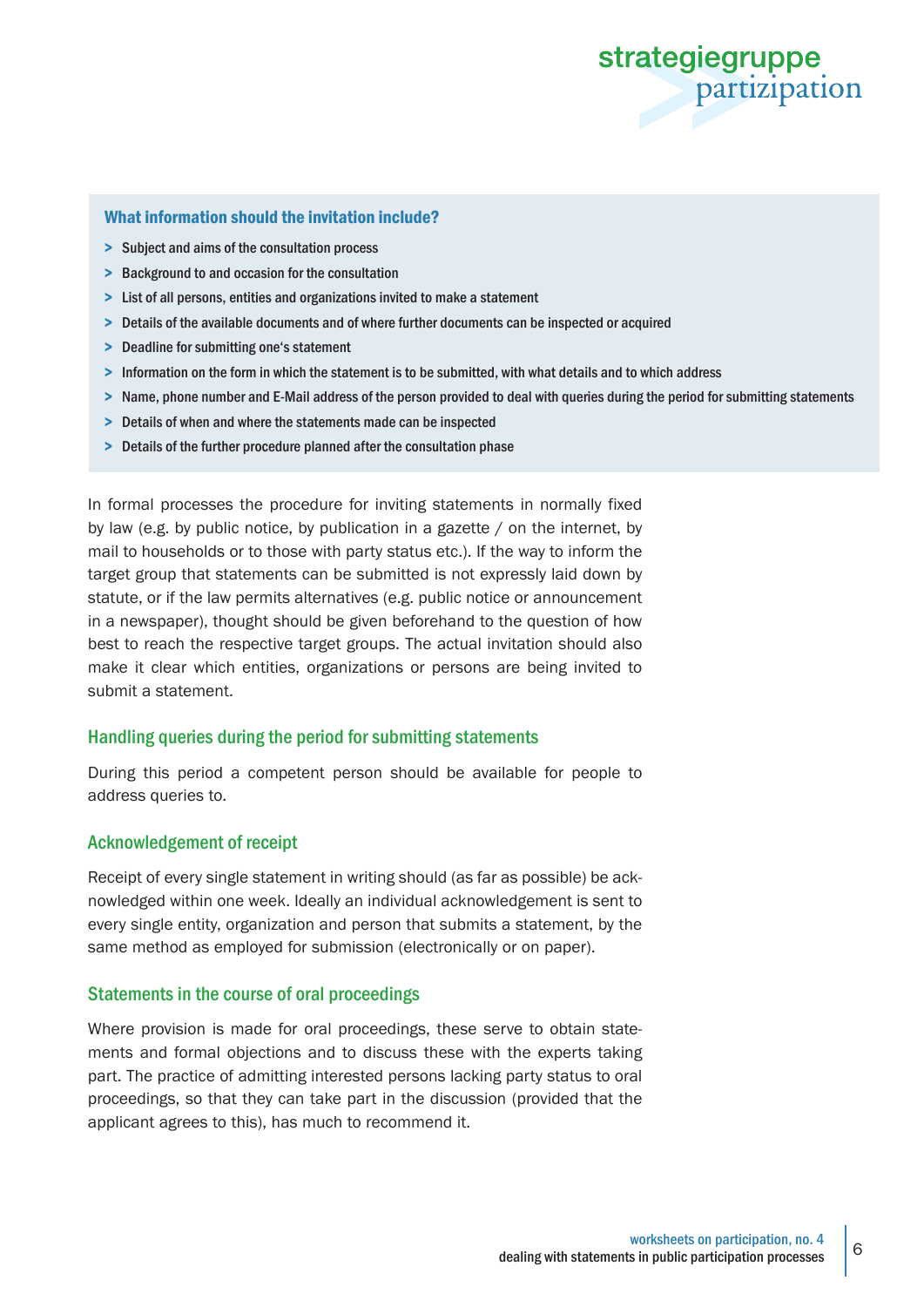

### Dealing with and documenting the statements received

All statements received should be examined and checked, demonstrably and completely. In the case of suggestions that must be rejected, the reasons for rejection should be given objectively and comprehensibly, or discussed with those taking part.

To the extent that the legal provisions applying permit, the statements submitted should be made available to all participants (parties). In some cases this is standard practice (e.g. in land use planning).

It is a good idea to document the consultation process in the form of a summary; this makes it clear how the consultation process influenced the final decision.

### Information about the final decision

Formal processes lead to a decision by an authority or a local council or provincial administration (e.g. decisions in approval procedures involving building regulations or laws concerning water and waterways; land use plan; waste management plan). Procedural rules lay down how the decision in question is to be communicated. If they leave any leeway, then all the participants should if possible be informed of the final decision – in the interest of transparency and service to the general public.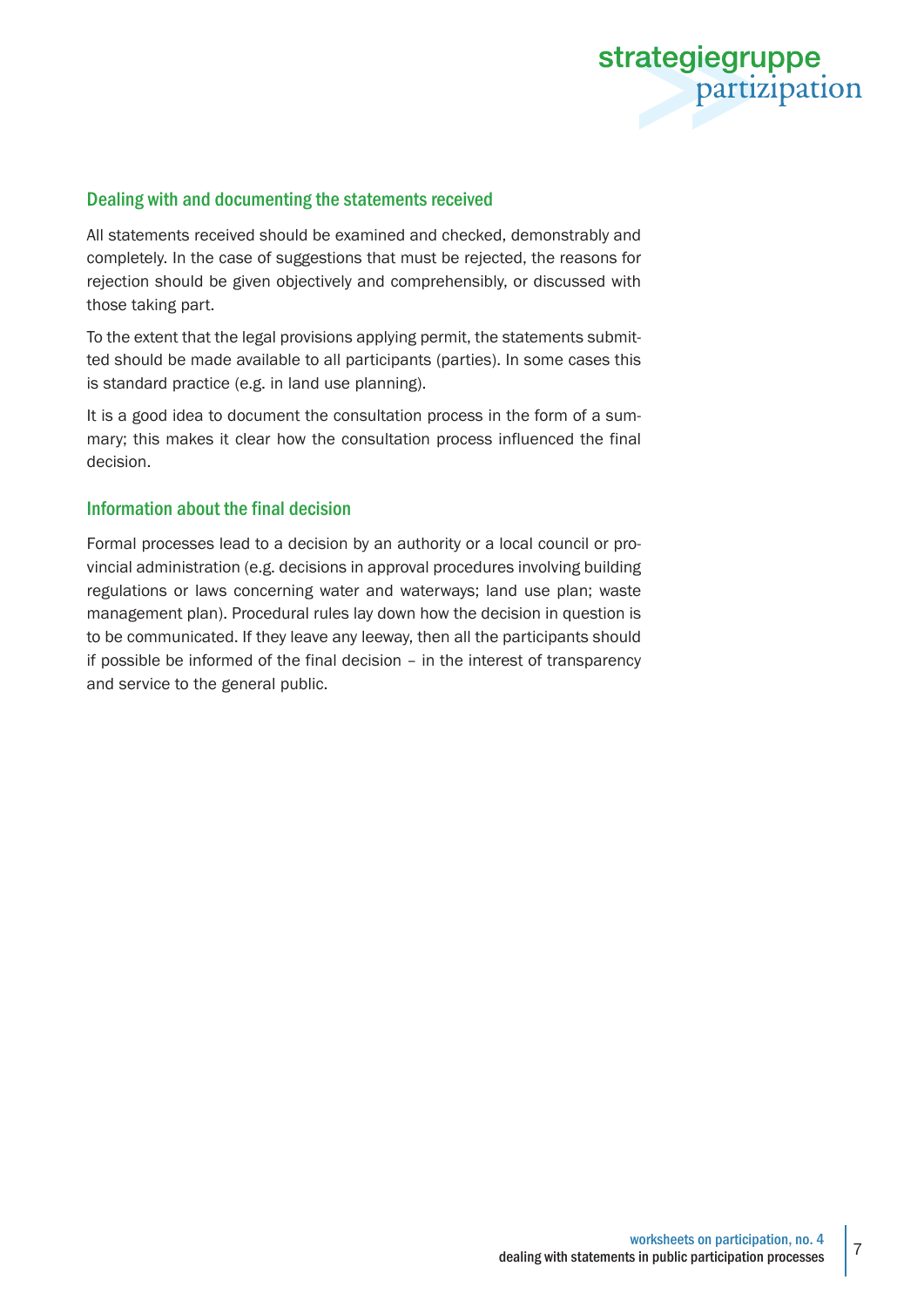

# Consultation in informal processes

Informal processes can be structured freely, so statements in such processes vary considerably in form, tone and effect. They may be a reaction to a point of view expressed in writing or to a particular proposal, but are usually an idea, suggestion or opinion tabled orally or in writing in the course of a joint development process. The recommendations presented here for consultations in informal processes are thus general in nature and need to be made more specific in the context of the respective or methodological setting/process.

### Phase 1: preparing the consultation process

Before consultation begins, matters of principle affecting the entire process should be resolved and basic rules laid down.

### Aim of the consultation process

Within the organization requesting statements agreement should be reached on the actual aim of the process (e.g. gathering new ideas, achieving the necessary conditions for a new approach to be welcomed, boosting awareness of an issue, etc.) and on the consequences involved in obtaining statements.

### Subject of the statement

Every statement must have to do with a specific issue or a clearly defined topic that statements are being requested for; the issue/topic should be clearly defined and intelligible. It must be ensured that all the information and documents needed to base a statement on are available. If there are gaps in the documentation provided, it should be made clear to the recipients when and where the missing documents can be obtained or looked through (internet, council offices etc.).

### Target group in consultation

In delimiting the target groups care should be taken that as far as possible all stakeholders and interested citizens have the chance to make statements, and that the various different interests are represented in as balanced a way as possible.

### Clear roles in process

Before consultation starts, the various roles in the process should be assigned. Who should the statements be addressed to, who deals with them, what responsibilities/obligations are involved, who takes which decisions?

>> Preparing a consultation process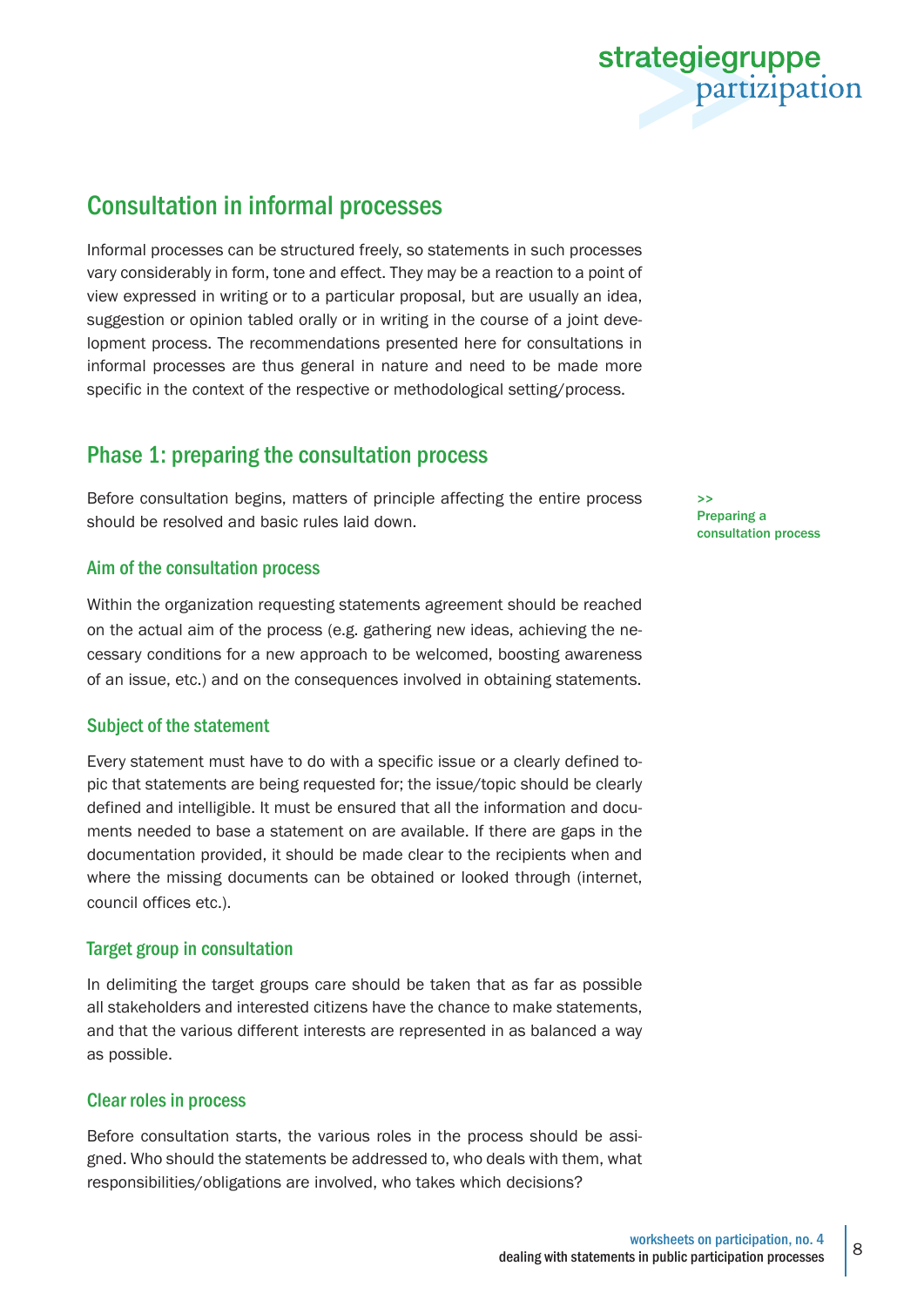

### Order of events, fixed dates and deadlines

The more opportunities there are to influence the course of events, the more seriously the recipients will take an invitation to submit a statement; so it makes sense to carry out consultation at the earliest possible stage in the process, before key strategic decisions are taken, and to open as many aspects of the subject as possible to consultation. The invitation to make a statement should therefore include a description of the entire process and identify the stage at which consultation takes place.

Obtaining, tabling and incorporating statements in the joint development process all take time. To ensure "fair play", the deadline for submission must allow sufficient time, and enough time must be allowed for dealing with the statements received. How much time to provide for submission will depend on the scope and complexity of the suggestion, and may vary between a few days and several weeks. The order of events, the timeframe, key dates and deadlines in a participation process should be made known to all stakeholders and interested citizens right from the start.

### Form of statement

In informal processes the choice of whether statements are to be made orally or in writing is open. Statements in informal processes are frequently made orally, for instance in a citizen panel, in a workshop or at a regular meeting (of the local council, a team etc.). To ensure transparency and avoid misunderstandings, oral statements should invariably be taken down in writing.

### Phase 2: carrying out the consultation process

### Giving notice of the consultation process

Any consultation process should be announced well in advance.

#### Invitation to make statements

The invitation should make it clear why statements are being obtained and how they will be dealt with. This makes it much easier to understand the process, and thus helps in gaining support for it.

Statements can be invited in various different ways (e.g. by public notice, by publication in a gazette / on the internet, by placing on view, by mail to households or to stakeholders etc.). The best way of reaching the target >> Carrying out a consultation process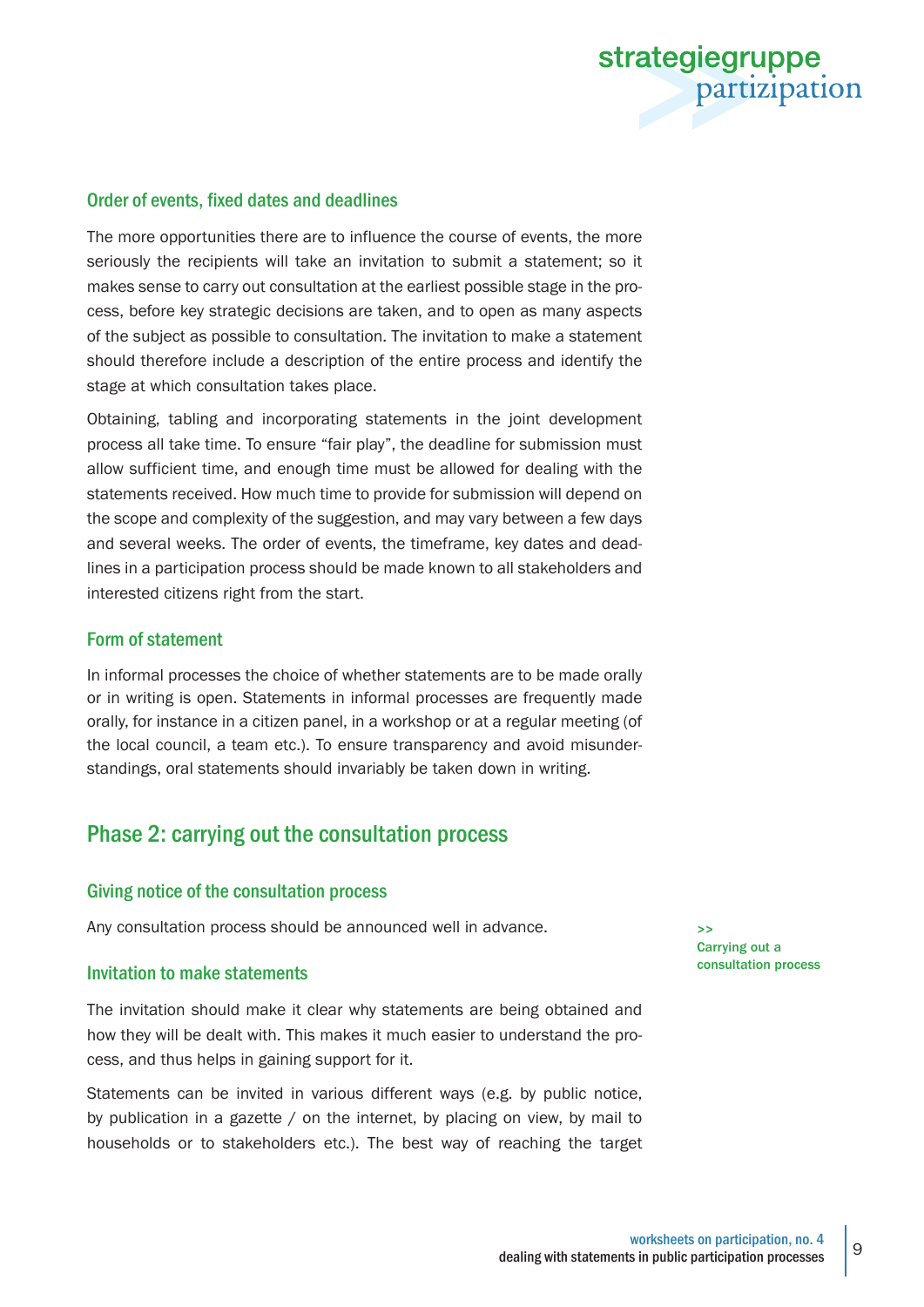

groups in question should be identified beforehand. It is also advisable to publish details of which organizations and/or persons are being invited to make statements.

### Handling queries during the period for submitting statements

During this period a competent person should be available for people to address queries to.

### Acknowledgement of receipt

Receipt of every single statement in writing should (as far as possible) be acknowledged within one week. Ideally an individual acknowledgement is sent to every single entity, organization and person that submits a statement, by the same method as employed for submission (electronically or on paper).

### **Transparency**

To ensure a balanced flow of information and avoid misunderstandings and duplication of effort, it makes sense for all those interested to be able to inspect the statements made. Right from the start it should be made clear how the statements are to be documented and whether/how they will be made available. Where statements are made orally or by means of small cards, a flipchart etc. in the course of development processes, it is often impossible subsequently to identify the originator of whichever idea is then jointly pursued. One possible solution is to introduce "patent rights" in ideas, i.e. to note the originators of all statements made; persons whose ideas gain general acceptance are specially mentioned when the project is presented.

### Dealing with and documenting the statements received

All the participants should be informed of who has made statements, how the statements read, which suggestions have been adopted in what way and which could not be adopted (with reasons). It is a good idea to document the consultation process in the form of a summary; this makes it clear how the consultation process influenced the final decision.